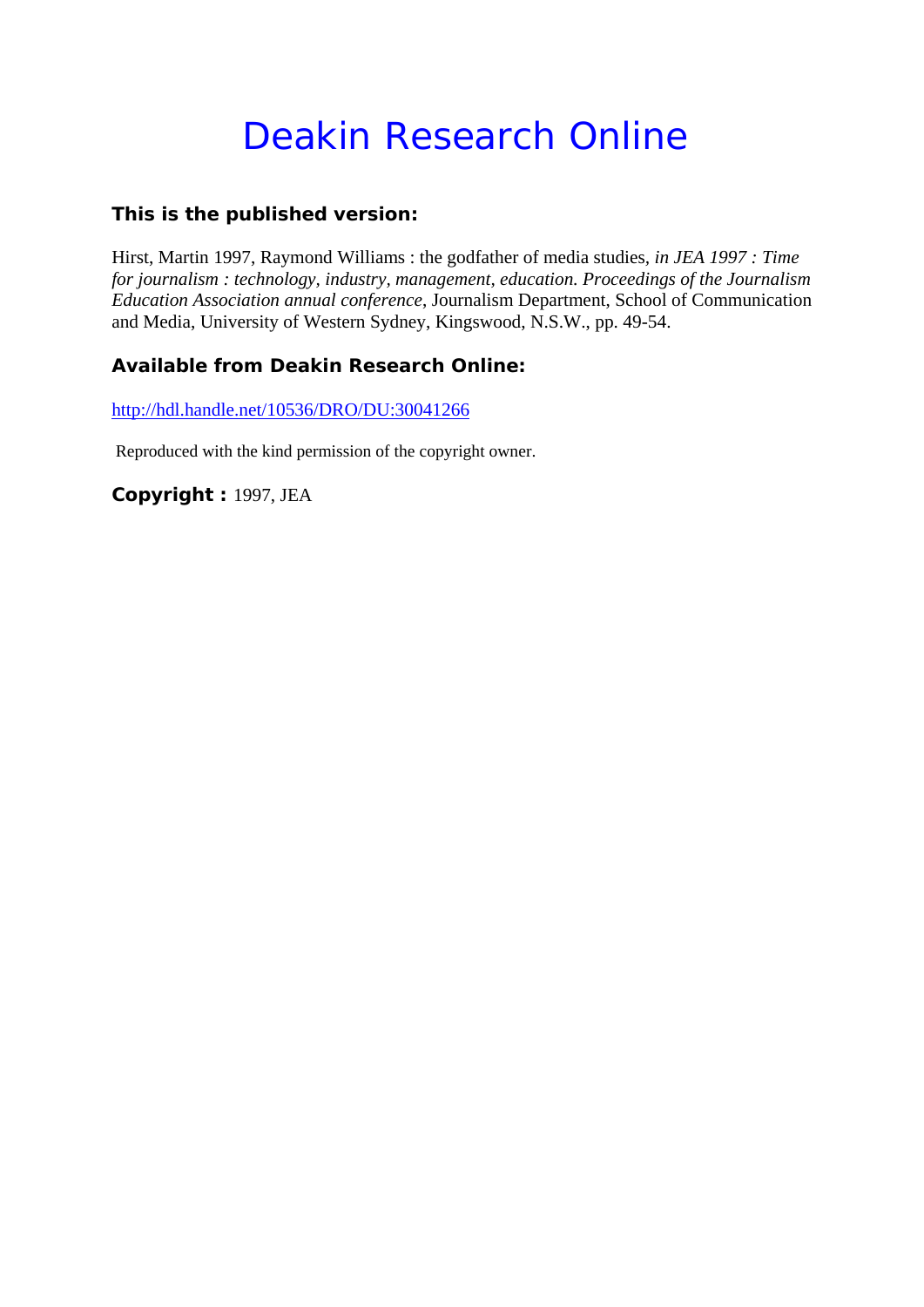# **Raymond Williams: The godfather of media studies**

**Martin Hirst** 

#### **An introduction to grey collar journalism**

As my colleague Richard Phillipps points out there are two possible readings of this paper's title. The ambiguity is deliberate. Williams is the godfather in the gentle sense of being the venerated benefactor of an extended family to whom one turns for spiritual advice. And he's a godfather in the Coppola sense; evil incarnate. It is a title applied with more than a little respect and humour.

I acknowledge Williams' important influence on my own thinking, but like an unruly teenager, I am now rebelling against his paternalistic advice. In my eyes Raymond Williams abandonded the 'one true faith' when he . rejected revolutionary Marxism in favour of an ameliatory and refonnist position on the autonomy of cultural fonns. By this I mean Williams' insistence, especially in his later work, on the separation of cultural production from the system of capitalist commodity production. My PhD *(Grey collar journalism: The social relations of news production*), examines the thesis that journalism can be seen as the production of a cultural artefact ('news'), but that this can best be analysed, understood and critiqued as a production process within a definable set of social, though fundamentally economic, relationships.

In this paper, I'm making several related arguments in favour of a possible theoretical framework for the analysis of journalism as work. I am suggesting that in order to understand the journalistic product, we need to understand all dimensions of the production process. My approach can be broadly characterised as a political economy of journalism.

I am also taking a position in a polemic with postmodernism, in particular some recent work by media theorist John Hartley, which directly addresses journalism as a fonn of cultural production. I argue that postmodernists have made a fundamental error in theory by embracing the (mistaken) idea that forms of 'cultural production', such as journalism, are somehow beyond the constraints of the economic (Hartley 1996, p. 237). Against this I posit the thesis that a grounded study of journalism must first come to tenns with the 'social relations' of news production. Cultural studies would charge that my position is a fonn of rigid and outdated Marxist orthodoxy, derisively known as 'economic determinism'. Of course, I don't think so.

Rather, I would suggest that it's writers like John Hartley who ultimately fall back on a 'cultural determinist' position that's as flawed as the Stalinist model of economic determinism he seeks to criticise. Hartley's position is based on the false and misleading assumption that:

culture - the discursive, media, knowledge-producing and sense-making sphere of life - might itself detennine such matters as class, conflict and the state (Hartley 1996, p. 237).

My aim is to show how the economic fonn (relations of production) does in fact determine the cultural production of media artefacts; in this case the news we read, listen to and watch.

The work I'm doing on postmodernism and the Marxist model of base and superstructure has led me to read some early works by Marxists on the relationship between 'art' and 'work'; 'class' and 'culture'; 'economics' and 'aesthetics'. There's no space here to argue this point in detail, but a short statement from *Marxism and art* (Solomon 1979) encapsulates my current thinking on this matter.

Art is a distinct fonn of the labour process in which - amid the myriad effusions and narcotic productions of class culture - is kept alive and materialised imagery of man's hope and of that very same human essence which Marxism seeks to reveal (Solomon 1979, p. 20).

The work of the artist, or in fact any producer of cultural artefacts - among which I include journalists and the news media - is in every instance a process of expending human labour and transforming nature via the use of tools. It is 'work' and it occurs within a confining set of economic and social circumstances. However, there is a sense in which, unlike the alienated labour of a factory or office worker, the work of an artist connects with the hopes, aspirations, fears and dreams of humanity. Thus it 'talks' to the rest of society about the human condition.

It is my contention that journalism can be positioned somewhere in between, and shares many characteristics of, the assembly line and artistic endeavour. Hence not the white collar of the professional, nor the blue collar of wharfies, but grey collared journalists. I don't address it here, but this position is taken, in part, from Harry Braverman's *Labor in monopoly capitalism* (1974) about the proletarianisation of office-type (white collar) work.

*Grey collar journalism* will argue that the function of news as a commodity (ie to make advertising space attractive to those who can use it) implies that the social relations of news production also take on this commodity fonn. In this sense the majority of journalists are waged or salaried workers, and their labour realises surplus value for the shareholders of that chunk of productive 'capital' (the television network, or newspaper baron). My thesis is also a critique of the postmodernist analysis of journalism and Hartley's suggestion that journalism itself has become "postmodern":

Postmodern journalism is capitalized cultural studies, semiotics with funding, a carefully controlled textualization of politics for a popular readership which is highly literate in a mediasphere where scholarship has scarcely ventured (1996, p.127).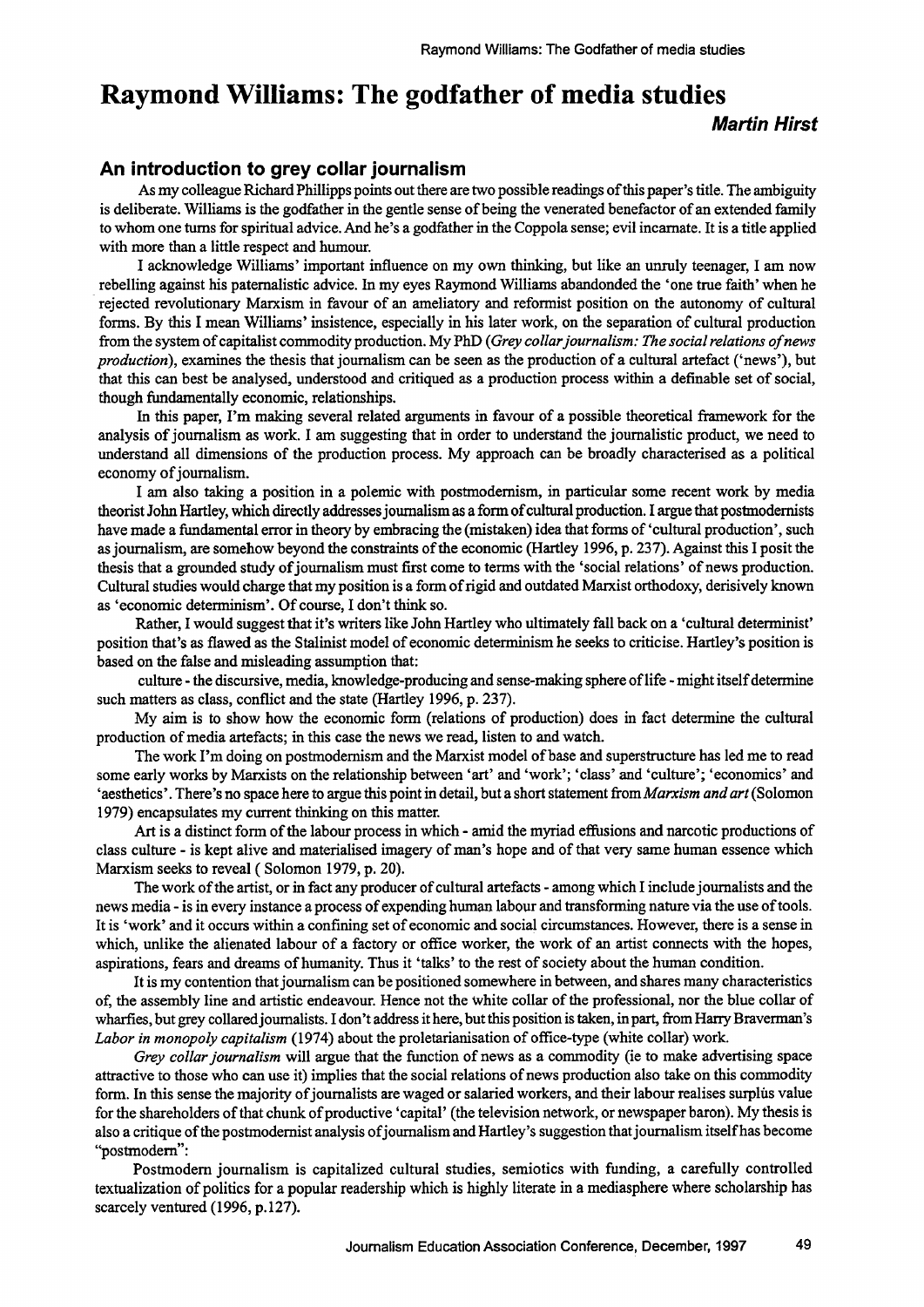Without going into detail, I think that Hartley's suggestion is ludicrous. I've argued elsewhere (Guerke & Hirst 1996) that it's no coincidence that "cultural studies" appears prominently in John Hartley's theorisation ("textuaIization") of journalism. To suggest as he does, that one 1994 edition of French *Vogue,* edited by Nelson Mandela, constitutes a new form of "Postmodern political journalism" (p. 127); or that a random collection of stories about Kylie Minogue and Sophie Lee constitutes a highly personalised and sexualised new form of journalism, speaking directly to the "quintessentially Australian 'class' which lives in 'the' suburbs, the petit bourgeoisie," (p. 188), is highly debatable.

If they're not in "'the'" suburbs, where does Hartley think that other "quintessentially Australian" class, the proletariat, has gone? Do Melbourne wharfies, as Peter Reith would have us believe, really live in glamorous and expensive inner-city apartments? Do 'ordinary' workers mix with the 'glitterati' in the 'high roller' room of Star City casino? No, they die ugly deaths on the footpath outside.

Apart from being fundamentally wrong about the true nature of class and class struggle in Australia (trust me on this), *Popular reality* makes only passing reference to media industries and no mention at all of what journalists actually do, or how their work is constituted. This aspect of postrnodemism, its potential impact on journalism theory, is the more important focus of this paper.

I want to begin the argument for a Marxist model, of journalism as work, by discussing the origins of postrnodernism as a theorised explanation for ongoing and fundamental crises in contemporary capitalism. Like all theory it can never replicate the real and therefore remains partial. Other chapters of my thesis will deal with this issue more carefully, but in outline my premise is that the end of the cold war has left all the old ideological certainties in ruins. Postrnodernism is an intellectually defeatist response to this uncertainty. I think Raymond Williams sums it up nicely, he describes postmodernism in art and literature as:

'these debased forms of an anguished sense of human debasement' (Williams 1983)

We know what he means: from Quentin Tarrantino's *Pulp Fiction* coming to TV in an episode of *ER* to Justine Etteler's novel (1995) *The River Ophelia.* 

And just in case you missed it, here's what my favourite postrnodernist, McKenzie Wark said about this book in *The Australian* Higher Education Supplement (30 August 1995):

Justine Ettler's *The River Ophelia* (picador) has been reviewed as if it were art masquerading as trash, but it is quite the other way around. [ie: It's trash masquerading as art]... It is a Nietzschian shriek of laughter, in a woman's voice no less, that should send a cold shiver up the spineless back of any book that still parades pious, liberal feminist niceties.

. To which I echo the *Communist Manifesto:* "All that is solid melts into air, all that is holy is profaned".

In stark contrast to Wark's praise, British Marxist Lindsay German suggests that the postmodern phenonomenon is no more than the artistic vision of a society, "where the market is universal, where the system itself is conservative and resistant to change, where the basic needs of millions cannot be met despite technological advance." In such a climate, "artists are bound to reflect the fragmentation and atornisation of the that society" (German, p. 41). The techniques, so celebrated by postrnodemism in art and literature; pastiche, montage, deconstruction, an "ironic and detached view of the world"'{German, p. 40) are in fact integral to post-war modem art. So, in short, there's nothing really new in postrnodern art forms. Further, there has been no fundamental (revolutionary) break with modernism, which is the cultural form most closely aligned with commodity production and late 20th century capitalism. Having said that, I want to concentrate on post-modernism as theory:

Angela McRobbie defines post-modernism as:

an aesthetic/cultural movement whose impetus derives from the break it marks out with modernism and the avante-garde, and whose impact lies in its turning away from linearity and teloeogical progress towards pastiche, quotation, parody and pluralism of style, with postmodernity as a more general condition (1994, p. 24).

In this light, she suggests:

one of the questions that remains unasked, is precisely that of the status of the future of Marxism in the 1990s (p.25).

McRobbie argues that postmodemism in theory has given its adherents the space and tools to explore the subtities of Marxism. Her critique suggests that Marxism relies on a "form of economic reductionism in cultural theory". Of course, I disagree with this.

#### **Raymond Williams: the godfather of cultural theory**

One of the earliest exponents of the postrnodern position is Raymond Williams. Williams grappled with the base-superstructure model for most of his full and active life. Eventually rejects a determining role for the base (forces + relations of production) in favour of a more Althusserian position of co-determination between economy and culture.

Williams separates 'culture' from the relations of production. It becomes disembodied and autonomous. This leads to his focus on artefacts and cultural production in and of itself.

Andrew Milner's *Cultural Materialism* (1993), first drew my attention to the crucial theoretical conflict over 'base' and 'superstructure' in Williams' work. At its heart is Williams and Milner's eventual rejection of a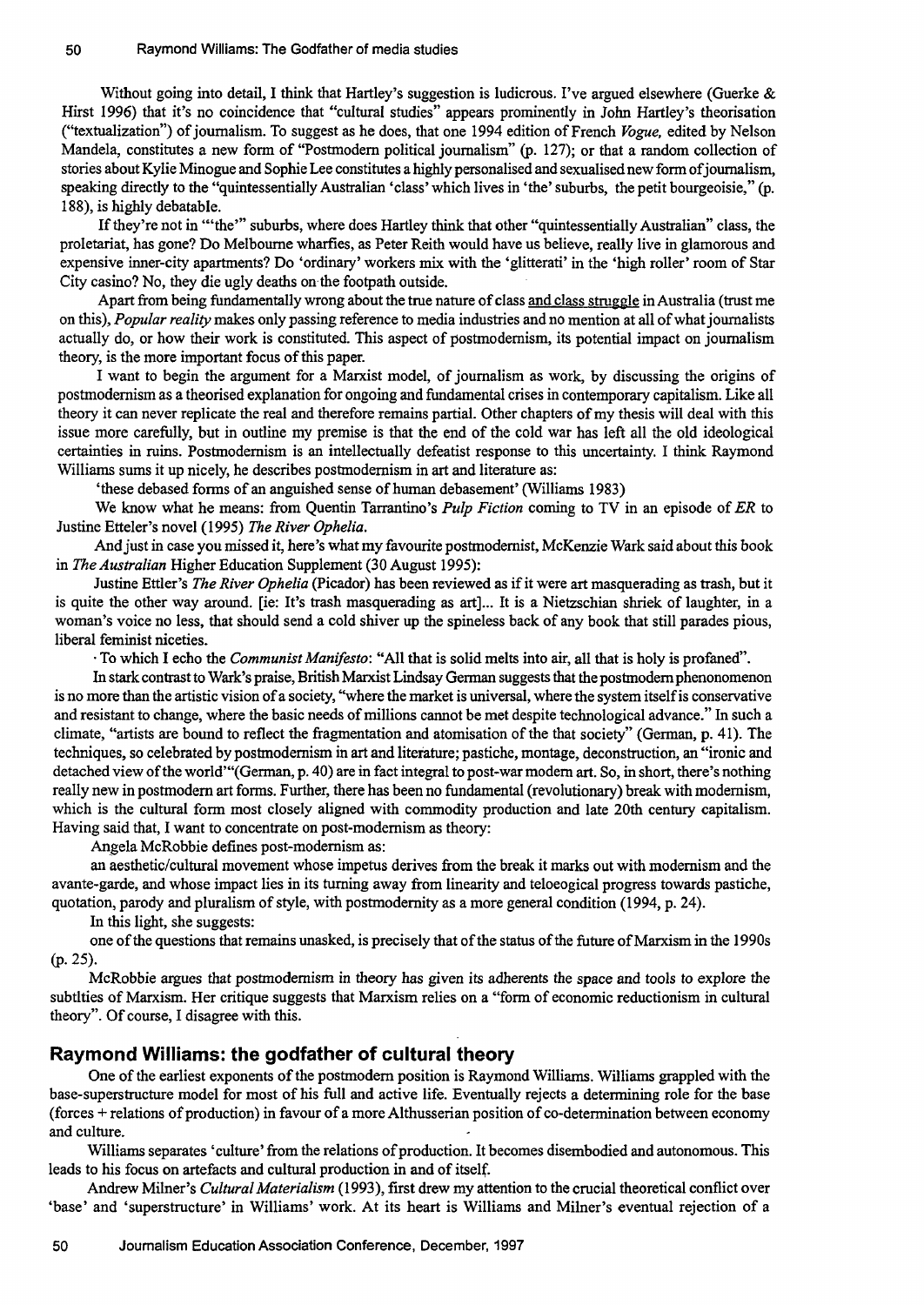'determining' role for relations of production in the relationship between 'base' and 'superstructure'. Milner writes of "the central but false tenet of virtually all hitherto exisiting Marxist cultural theory, that of a detennining base and a detennined superstructure" (1993, p .69).

It is Raymond Williams, especially from about 1977 onwards, who provides postmodernists with their theoretical armour against Marx. The link can be traced through a number of Williams ' positions; the development of 'cultural materialism'; a confusion between competing definitions of 'culture'; and his initial support for, and later abandonment of, a 'determining' role for relations of production. I suggest that once the concept of overdetennination, by relations of production, is removed and 'cultural production' becomes co-determinant within the social formation; the relevance of class, to both politics and theory, is lessened.

Postmodernism, in its "playfulness" (McRobbie 1993, p. 3), abandons a fundamental principle of Marxism; that history is driven by class struggle and therefore the 'world historic' role of the conscious proletariat lies in emancipating labour from the commodity form, once and forever. The key to this postmodernist dilema may very well be in their very hands, but hidden from their view. Andrew Milner puts it very well in an unconciously borrowed 'term of abuse' (Williams 1983a, p. 157); postmodemism only exists within, 'the very conditions of its theoretical novelty' (Milner 1993, p .69).

There is a consistent confusion in Williams and in much postmodernist theory between 'culture' as 'society' and 'culture' as the 'artefacts' of the process of' cultural production' . This is evident in the way that Williams jumps between two conceptualisations of culture: from 'culture' as the sum total of lived experience (1983b, p. 140); to the artefacts of 'popular culture' as "jokes and gossip, of everyday singing and dancing, of occasional dressing-up and extravagent outbursts of colour" (1983b, p. 146).

The dichotomy in cultural studies, between culture and society is itself the product of postmodernists taking on the modernist ideology that puts 'culture' on a pedestal outside both politics and economics (Milner 1993, p .3). Hence, we might suggest that the postmodernist fetishism of cultural theory, to the exclusion of political economy, is the re-ification of culture as somehow 'outside' economics and therefore not subject to what Marx describes as the 'iron laws' of history.

Within postmodemism (and cultural studies more generally) there is a fascination with phenomena divorced from their material, 'generative' sources. Milner (1993, p. 4) suggests that this is 'initially the creation of European Romanticism' and its trajectory into postmodernism is observable in art, architecture and literary criticism. This can be linked to Raymond Williams' critique of the Marxist base superstructure model and in retrospect to Hartley's argument in *Popular reality* about journalism's role in the Enlightenment, particularly the French revolution, 1789 to 1794 (Hartley 1996, p. 77).

Milner's excellent appraisal of Raymond Williams agrees with his rejection of the "economic structures" of the base determining "all other social life" (Williams 1983a, p. 101). This central concept of Marxist thought is dismissed as one of the more "extreme positivist versions of a wholly or generally predictable process [that] have produced correspondingly reductive versions of the 'play of events' which are called ... empiricism or pragmatism" (Williams 1983a, p. 101).

However, as Milner notes, Williams was not against the base and superstructure proposition from the beginning. In *Problems in materialism and culture* (1980) Williams summarises a version of the formula that allows for specified 'determination' by the 'base'.

In this case the base is not merely economic; it covers the primary reproduction of society; the superstructure is a whole range of cultural practices and determination occurs in the setting of limits, or the exertion of pressures by the base on the superstructure (the dialectic). Thus at various 'moments' we see the relative autonomy, or strength, of competing social forces. As Milner (1993, p. 61) notes, this rightly reintroduces the element of 'agency' (conscious activity by 'emergent' social forces) into Marxist theory after the years of Stalinist wilderness. But at the same time it signals, for Williams, a move away from the orthodox Marxist position of the economic base as the relations of production and towards a more abstract, literary 'cultural theory'.

In keeping with his subject, Milner relates his exposition to examples from Raymond Williams' many works ofliterary criticism: in particular, to his argument with the French structuralists (Milner 1993, P . 65). The structuralists, Williams accuses, reduce the production of literary and other 'cultural' works to their moment of consumption (Milner 1993, p.66). However, both Williams and Milner themselves miss the connection of this reductionism to their own positions. In no sense can production be reduced to consumption; and one step further, without production there can be no consumption.

While correctly criticising the structuralists notion of a "decentred author" (Williams 1977, p. 198; Milner 1993, p. 66) they adopt its postmodernist variation: the decentred 'cultural' individual, not 'workers'. This manifests as a celebration of 'difference' and a denial of the 'commonality' engendered by global relations of production. Here determination is crucially important. In his own review of Williams' work, Terry Eagleton (1989) defends the base-determination-superstructure formulation against what he says is Williams' circularity, caused by allowing . "cultural production" equal determinative force with the relations of production (Williams 1980, p. 245; Eagleton 1989, pp. 168-169).

Williams and Milner apply the term 'cultural materialism' to their theoretical break with Marxism on the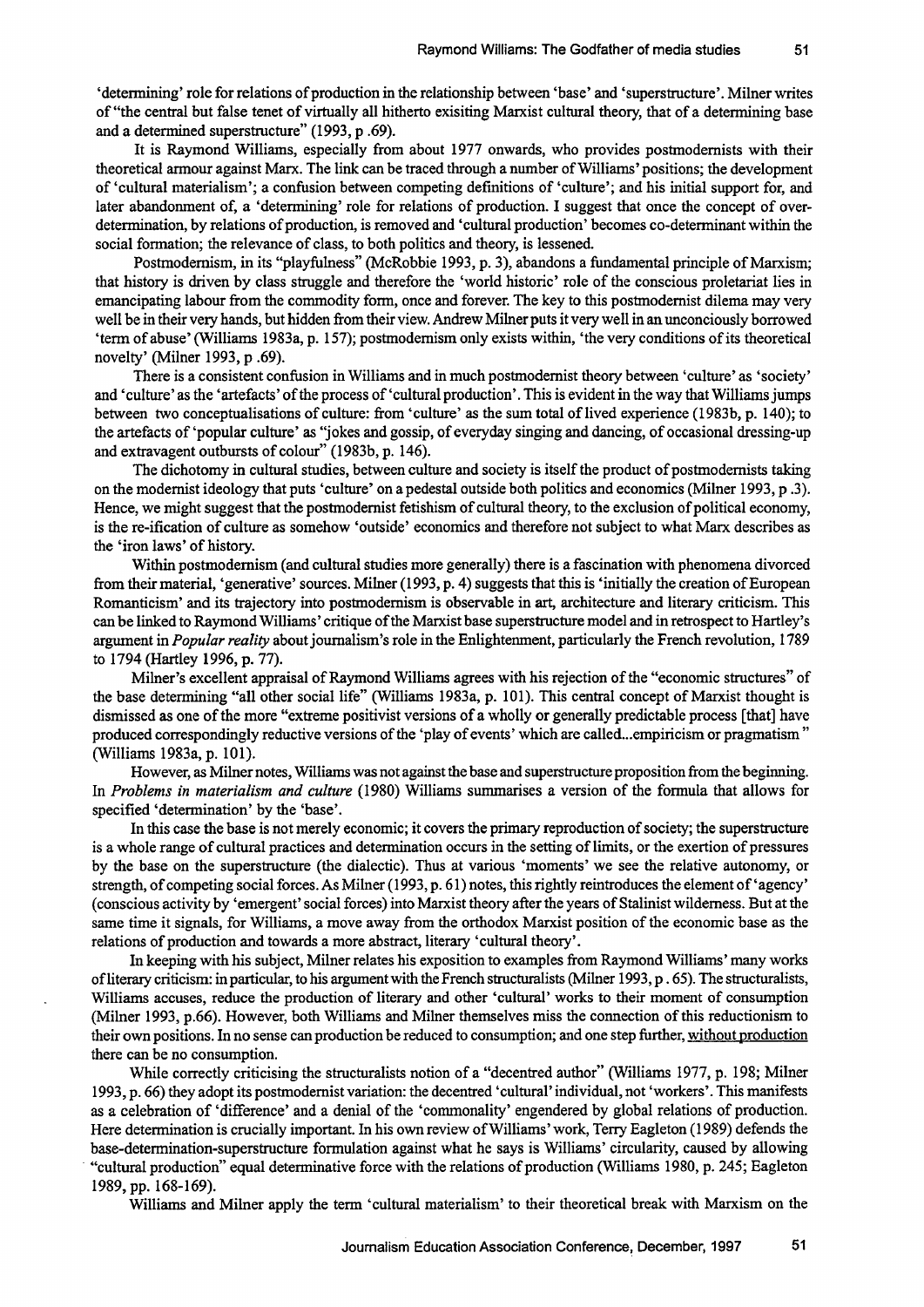question of base and superstructure. Milner indicates that for Williams this was a necessary response to already existing postmodem cultural forms, which were a by-product of advanced capitalism: a response to radical changes in the social relations of cultural process (Williams 1980, p. 245; Milner 1993, p. 67). In response I would ask are these changes really a radical departure from the normal process of capital accumulation and regeneration?

Williams argues that the commodification of cultural production reaches its apogee with the arrival of postmodemism; and that in this period art forms and popular entertainments become "debased forms of an anguished sense of human debasement" (Williams 1983, p. 141). While I can agree with Williams up to this point, I disagree strongly with Milner's qualification that this phenomenon is "unamenable to analysis in terms of any basel supuerstructure metaphor" (Milner 1993, p .68). I argue that the general features of a 'postmodem' cultural landscape can be explained quite easily by reference to the political economy of Marx and the work intellectuals who continue to promote his methods and explore his many insights. This, not postmodem dilletantism, is the real Marxist tradition.

#### **Alex Callinicos and Classical Marxism**

In *The postmodern condition,* Frederick Jameson's arguments are along the lines that postmodernism is the logical cultural outcome of multinational capitalism, where social relations have been fragmented. His starting point is the twin crises of representation that bedevil late capitalism. The crisis of economics, which manifests itself as declining rates of profit and the rising organic composition of capital; and the crisis of ideology, the de-legitimation of existing models of civil society and the state (what Habermas calls the public sphere, and Hartley the semiosphere) - both Stalinist and liberal-democratic - by the end of the Cold War.

However, whether or not we are in an actually existing 'postmodem' world, the central question for Marxist social critics must still be: What are the prevailing relations of production? There are a number of responses to this question; the postmodem relies on an interpretation of what's come to be known as post-Fordism, or a theory of post-industrial society.

The post-Fordist response to the crisis of legitimation is that industrial capitalism is over, this is the age of information capitalism. A number of consequences follow from this:

· consumption, not production is determinant;

· there's a multi-skilled core workforce of 'relatively' privileged white and male workers, the rest are peripheral and shade into the so-called 'underclass' at the bottom end; women and minorities especially miss out;

· the state has been weakenend by new methods of 'private' production and consumption and the internationalisation of capital;

· cultural life has become more fragmented and pluralistic.

My thesis suggests that in order to sustain this argument the theory of the postmodem must also argue that postmodemism predicated on a break with the modem. That is with the production and social relations of commodity production; postmodemists should be able to argue that the 'postmodem world' is founded on a fundamentally different production system to that of monopoly, or 'late' capitalism. I haven't got the space here to defend the whole idea, but I argue that postmodernism (if it is anything at all) is a deliberate intensification of commodity fetishism - via advertising and the commercialisation of 'popular reality' - that assists dysfunctional 'capital' to squeeze the last drops of profit from an almost fatal economic malaise.

The Marxist alternative to the postmodem explanation of delegitimation is, at the same time, a rebuttal of crude/vulgar economic determinism. Two most prominent exponents of this position are Chris Harman and Alex Callinicos. They are British socialists and academics who are virtually ignored by their contemporaries in cultural studies and postmodem theory. For example, Callinicos wrote *Against Postmodernism* in 1989, but I have not yet found one postmodemist who's read it, or is prepared to tackle it in reply. His latest book, *Theories and Narratives*  (1995) takes this critique ofpostmodemism even further. I imagine it will be largely unread by the very group it is attacking.

In *Against postmodernism*, Callinicos is sharply critical of the post-Fordist notions of 'deindustrialised' capitalism. He calls it "mind-numbing reductionism" which "grossly exaggerate[ s] the extent of the changes involved [in capitalism] and fail[s] to theorise them properly" (1989, p. 135).

There is a wealth of empirical evidence that manufacturing has not disappeared in favour of 'service' economies, especially when capitalism is examined as a global system. Postmodemism's blindness to these issues is exemplified in a recent issue of  $2IC$  (#25, n.d.) where McKenzie Wark wrote on "Pop politics", extolling the virtues of the 'virtual' world. I am keenly looking forward to writing a detailed critique of this idea (a carry over from *Virtual reality* and *Virtual republic);* the title will be "But somebody's got to make the Tamogochi"; and its central point that the 'virtual' is founded on the real. In this case 'virtual pets' (Tamogochi) are manufactured by men, women and children in appalling conditions, for slave wages; yet they are marketed and sold for vast profits. In terms of this paper similar arguments can be made for much of the 'fashion' media championed by John Hartley in *Popular reality.*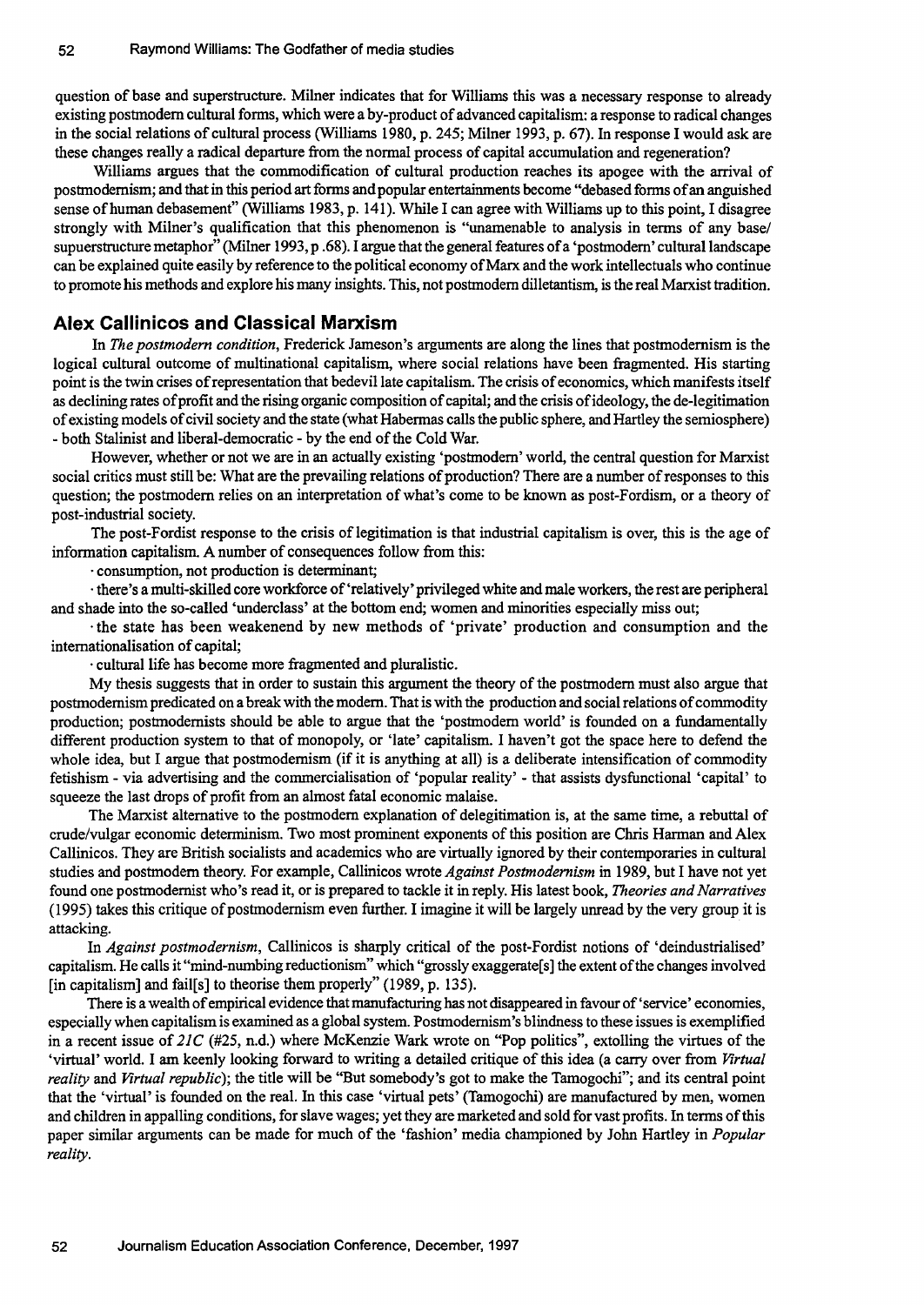#### **A short note on Base and superstructure**

It is time to bite the bullet and confront the base/superstructure monster, and at this stage I must say that here I am relying primarily on recent interpretations of Marx and Engels. I will return to the spring another time. I have briefly outlined my initial ideas on base and superstructure in the few remaining pages. There are 'working diagrams' that go with this material, but I'll save them for another time. I have adopted a shorthand code for dealing with some of these concepts and acknowledge several pieces by Harman and Callinicos that profoundly influence my thinking.

The economic base is simply the forces of production (labour plus technology)  $[F/p]$  + relations of production  $[R/p]$  This is a dynamic relationship in which the production of commodities for profit can continue until conflict created by the unequal and exploitative system in which production is socially organised causes stagnation at the level of further development of the forces of production. As Harman notes, this is a whollistic system, involving humanity in the creation of an inherently unstable economic and cultural edifice (society, or 'lived culture'); he says "there is a certain sense in which it is impossible to seperate material production from the social relations it involves" (Harman 1986, p. 19).

Contradictions within the base, between the forces of production (our relationship with nature) and the relations of production (our relationships with each other), "find expression in arguments, organised disagreements and bitter struggle between people" (Harman 1986, p. 27). This is no more than a restatement of the line taken by Marx that in any class society - based on the unequal and private distribution of power and wealth - the specific form of the extraction of surplus value determines both the economic and cultural relationship between rulers and ruled. In *Making History* Callinicos says "consciousness must be explained from the contradtions of material life, from the conflict between the social forces of production and the relations of production" (1987).

Callinicos defines superstructure as "any non-economic phenomenon is part of the superstructure if that can be explained in terms of the economic structure" (Callinicos 1987, p. 174). I understand this to mean that the superstructure imposes limits on the changes that can take place in the relations of production. For example, in a liberal-democratic country like Australia the class-based organisation of the state and civil society acts as a brake on the development of the forces of production.

The economic crisis compels the bourgeiosie to use its hegemomic means of control (including the media) to vainly go on reproducing and enforcing the exploitative and alienating relations of production that prop up their <sup>I</sup> increasingly useless existence. I need go no further than to mention in the same sentence John Howard, Ferdinand Marcos, Manuel Norriega and President Soeharto to underscore the continuing relevance of this point..

However, having said that I wish to add that for Chris Harman and Alex Callinicos there is no mechanical interpretation of economic determination. German (1991) clarifies what is meant by determination of the superstructure by the base as:

an understanding that ideas [cultures] do not arise from nowhere, but are the product of real social relations between real human beings.

The economic system or mode of production is both fundamental and gives rise to all sorts of institutions, ideas and cultural forms, which fit that system (German, introduction to Trotsky's *Literature and revolution 1991,*  p.29).

Alex Callinicos describes this methodology as "philosophical naturalism", which sees human beings as "continuous with the rest of nature"; understandable through the shared methods of the physical and social sciences and "seeking to explain human thought, language and action as far as possible by setting them in their physical and social contexts" (1995, p. 8).

Everyone chooses his or her favourite quotes from Marx to defend a position, of denigrate an opponent. As cultural theory developed and moved away from Marxism, the quotes became more selective. It is necessary now to examine the arguments put forward by those who defend an 'orthodox' view of the base/superstructure theory and what better place to start than with a quote from Marx:

Constant revolutionising of production, uninterrupted disturbance of all social conditions, everlasting uncertainty and agitation distinguish the bourgeois epoch from all earlier ones. All fixed, fast-frozen relations, with their train of ancient and venerable prejudices and opinions, are swept away, all new-formed ones become antiquated before they can ossify. All that is sold melts into air, all that is holy is profaned, and man is at last compelled to face with sober senses, his real conditions of life, and his relations with his kind.

The need of a constantly expanding market for its products chases the bourgeoisie all over the whole surface of the globe. It must nestle everywhere, settle everywhere, establish connexions everywhere.

This passage from the *Communist Manifesto* (Marx, K. and Engels, F. 1965) is often quoted in part, but in full it elaborates the sense in which Marx and Engels would prefer us to use the notion of determination.

To finish, another short quote from Alex Callinicos:

'Feminists and black nationalists often complain that the concepts of Marxist class theory are "gender blind" and "race blind". This is indeed true. Agent's class position derives from their place in production relations, not their gender or supposed race. But of itself this does not provide grounds for rejecting Marxism, since its chief theoretical claim is precisely to explain power relations and forms of conflict such as those denoted by the terms "nation", "gender" and "race" in terms of the forces and relations of production.' (1987, p.I77)